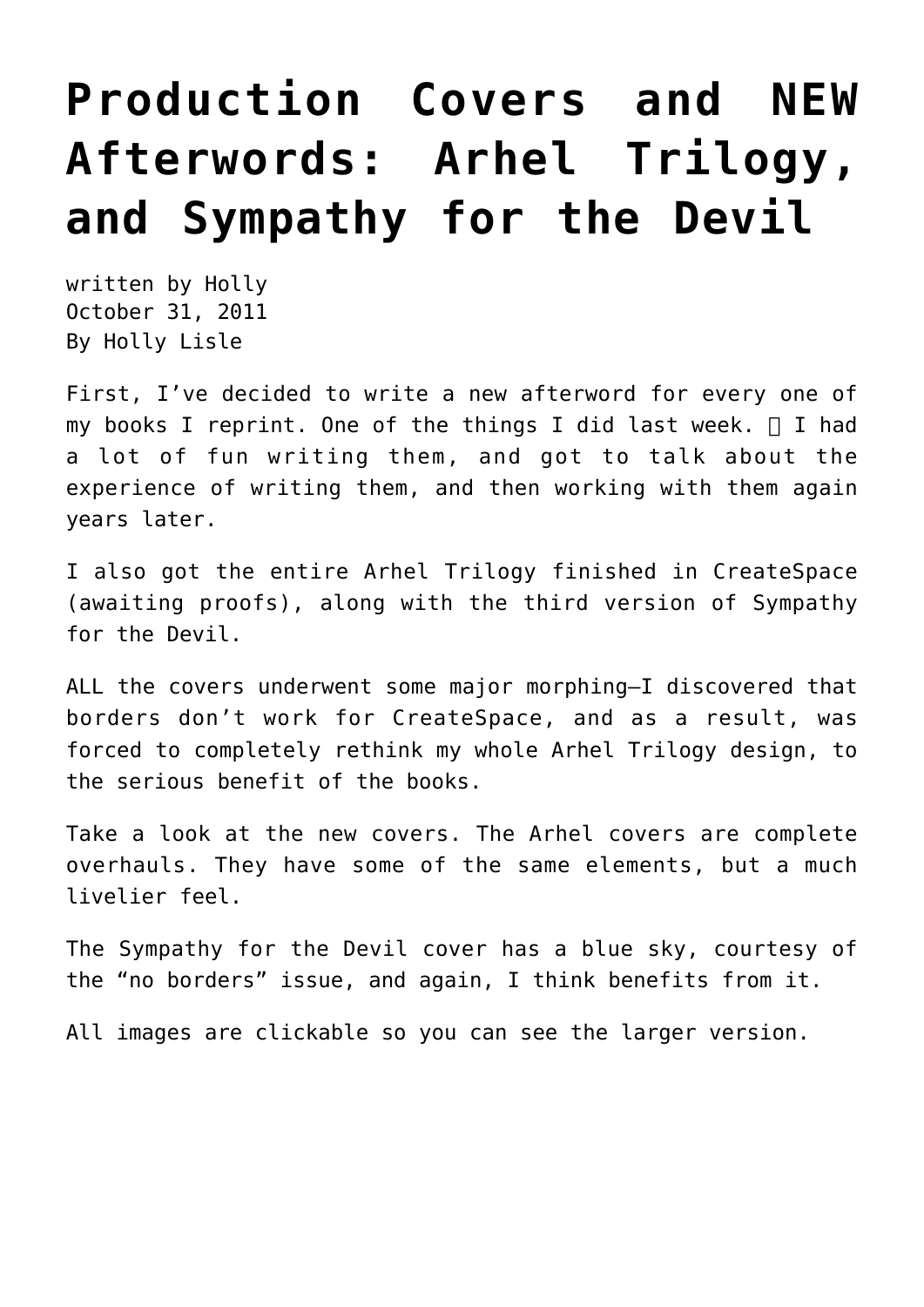

The NEW Fire in the Mist



The NEW Bones of the Past